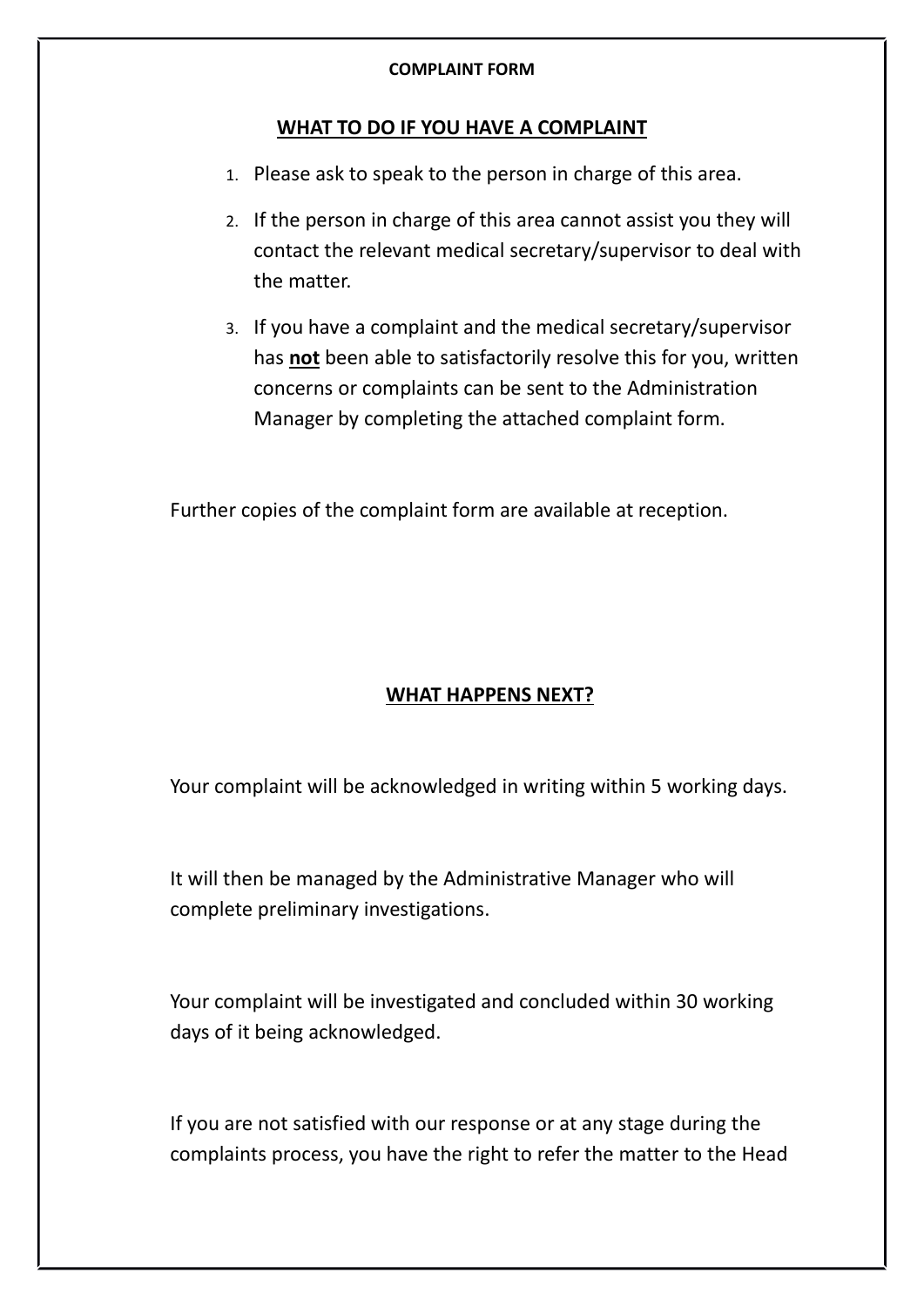### **COMPLAINT FORM**

| of Consumer Affairs, HSE, or the Ombudsman/Ombudswoman for |
|------------------------------------------------------------|
| Children.                                                  |

Confidentiality will be maintained at all times.

Please be reassured that we value your comments, and any complaint you might make will in no way compromise the care you/your child will receive.

| <b>Please use block letters</b>                                                                                                   |
|-----------------------------------------------------------------------------------------------------------------------------------|
| Name:                                                                                                                             |
| Address:                                                                                                                          |
| Tel. No.:<br><u> 2000 - Jan James James Jan James James Jan James James Jan James James Jan James James Jan Jan James Jan Jan</u> |
| Name of Young Person attending Service:                                                                                           |
| Relationship to that Young Person:                                                                                                |
| Please indicate the service about which you wish to complain:                                                                     |
|                                                                                                                                   |
| Nature of Complaint:                                                                                                              |
|                                                                                                                                   |
|                                                                                                                                   |
|                                                                                                                                   |
|                                                                                                                                   |
| I certify that the information given above is true<br>Signed:                                                                     |
| Signature of Parent/Guardian/Carer (where applicable:)                                                                            |
| Date:                                                                                                                             |